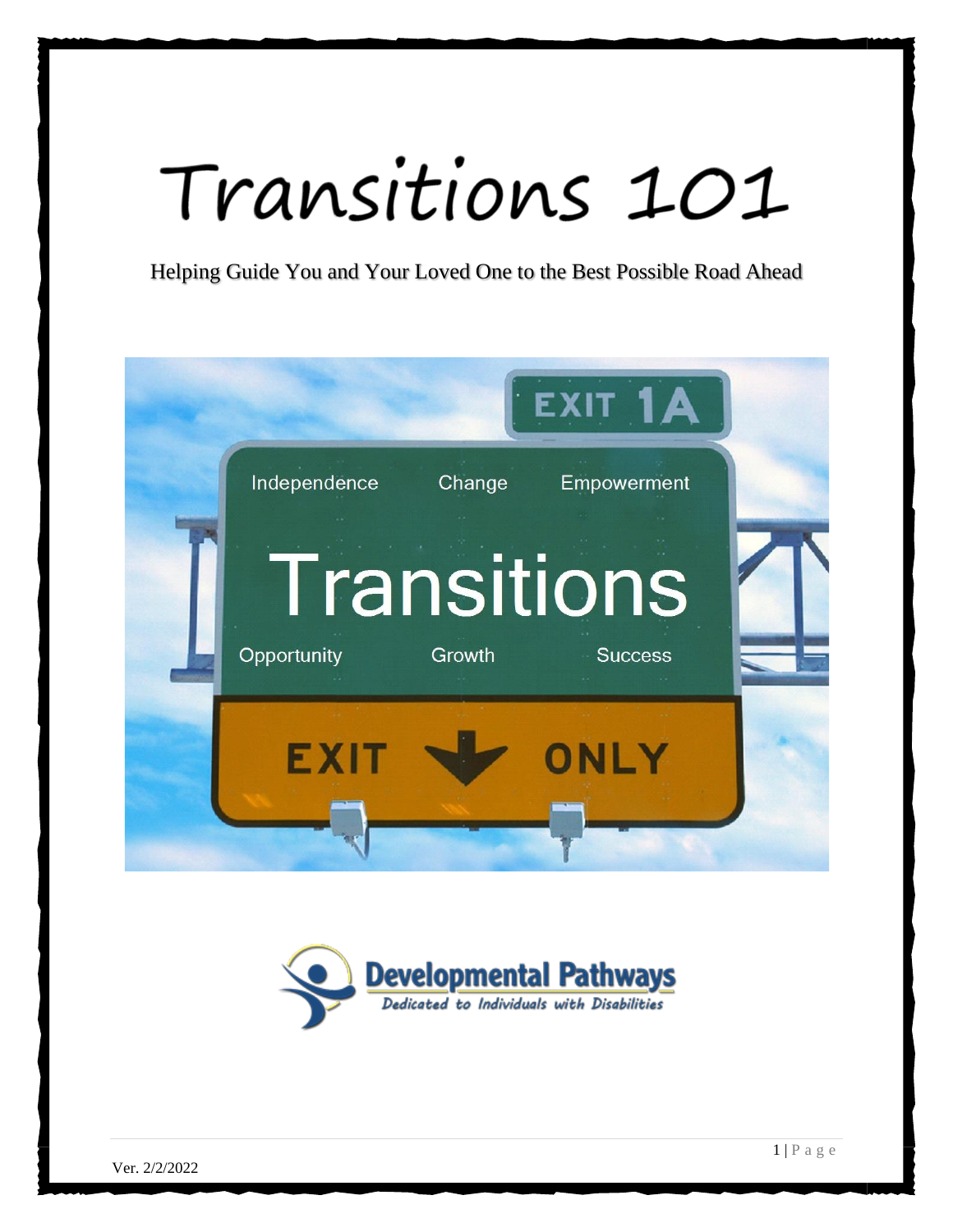Dear Valued Family,

For individuals living with a developmental or intellectual disability, there are several key transition periods when services and benefits with Developmental Pathways and the State of Colorado are impacted. Our goal is for this packet to address all fundamental transition times for children ages 14 to 18.

Please note the following key times:

- At 14 years of age, please contact your Coordinator to have individual in services placed on the Adult Waiver Lists. *Please see pages (7 and 8) of this packet for additional information.*
- At 18 years of age, you can apply for Medicaid and SSI as an adult. You must be 18 for a full month before you can apply for SSI, as Social Security does not consider you an adult until you have been 18 for a month. A disability determination via SSI or Medicaid Disability and Medicaid benefits are both required in order to be eligible for waiver Services. *Please see pages (6-7 and 10-11) of this packet for additional information.*

We understand that during times of transition there is a great deal of information to consider, and we hope the provided packet will help simplify and support your family through any upcoming transition.

Please contact us if we can provide any additional information.

Sincerely,

Developmental Pathways 14280 E Jewell Ave STE Aurora, CO 80013 Main: (303) 360-6600 Community Line: (303) 858-2255 Fax: (303) 341-0382 [www.dpcolo.org](http://www.dpcolo.org/)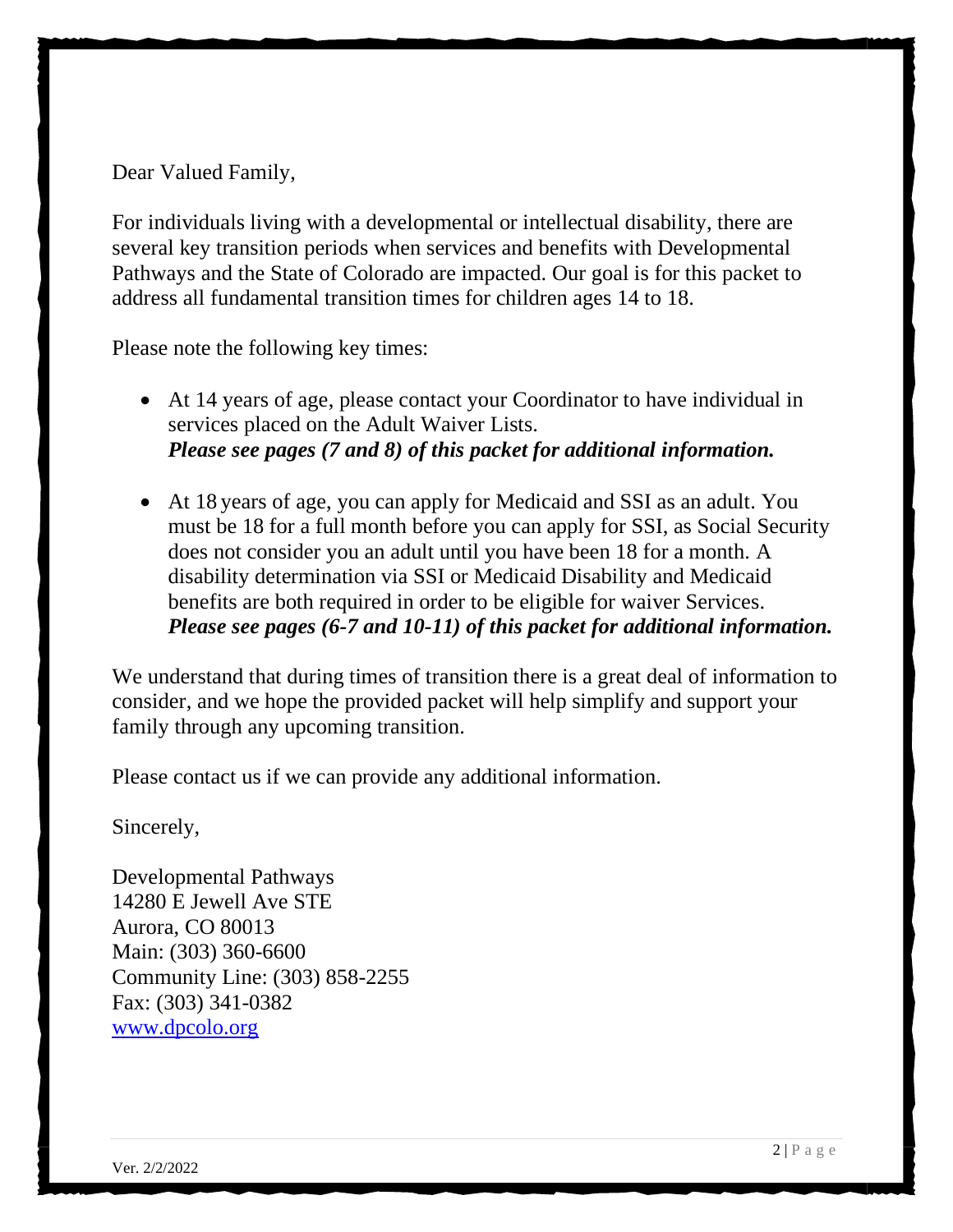# Table of Contents

| THE CHILDREN'S EXTENSIVE SUPPORTS (CES) WAIVER  9             |  |
|---------------------------------------------------------------|--|
| THE CHILDREN'S HABILITATION RESIDENTIAL PROGRAM (CHRP) WAIVER |  |
|                                                               |  |
|                                                               |  |
|                                                               |  |
|                                                               |  |
|                                                               |  |
|                                                               |  |
|                                                               |  |
|                                                               |  |
|                                                               |  |
|                                                               |  |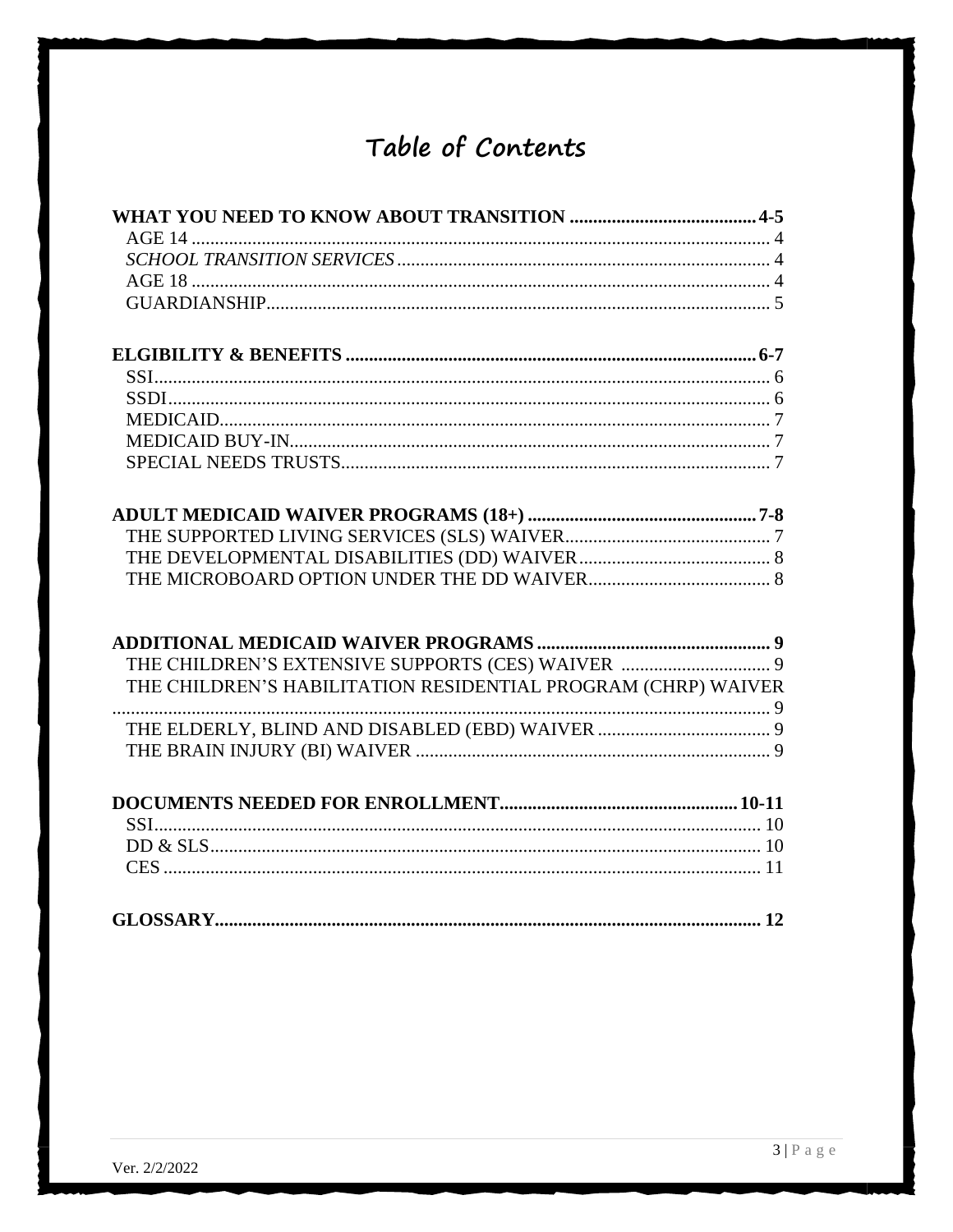## **What You Need to Know About Transition**

Transition is not a singular event but rather a series of events and planning periods that can begin as early as age 14 and which have no particular end date.

*Age 14* is the earliest a person can be placed on the list for **Medicaid Waiver Programs**– funded adult disability services such as the Developmental Disabilities (DD) Waiver and the Supported Living Services (SLS) Waiver (you will learn more about Medicaid Waiver Programs on page 7). Services for these programs cannot begin until individual is at least 18 years of age and meets all eligibility criteria. We ask that individuals get on this list as soon as they turn 14, because there is a wait list for some adult programs; this transition planning may help to ensure that funding for these programs are available at the earliest possible time.

Additionally, at age 14, it may also be a good time to start looking at **Special Needs Trusts**. Please reference Benefits and Criteria on page 6 for more information.

**School Transition Services** are mandated under the Individual with Disabilities Education Act (IDEA (P.L. 101-476)). An **Individualized Transition Plan** must be developed for all students enrolled in Special Education or Integrated Learning Center (ILC) programs. This plan is developed by an Individualized Education Plan (IEP) team. The transition planning process should consider what educational needs the student will continue to have in school, in addition to what will happen when he or she transitions from school to adult life. Depending on the individual, this may include

- Post-Secondary Education
- Vocational Training and/or Employment Options
- Future Living Arrangements
- Continuing and Adult Education
- Day Program Services
- Community Participation

Please contact individual's school for more information about their Individualized Education or Individualized Transition Plan. To learn more about the IDEA Act, visit [http://idea.ed.gov/.](http://idea.ed.gov/)

Age 18 is perhaps one of the most important ages for any person. Everyone, with or without a disability, automatically becomes an emancipated adult under Colorado law. You may want to consider **guardianship** if your son or daughter is not able to make decisions independently. It is important to know that **emancipation is automatic unless the parent formally goes through a legal process to obtain guardianship.**

When individual in services has been 18 years old for one month, they can **apply for SSI benefits.** A disability determination via SSI or Medicaid Disability and Medicaid benefits which are both required in order to be eligible for waiver services. You can apply for Medicaid and Medicaid Disability as well. To apply for SSI, you must wait until eligible individual has been 18 years old for at least one month. SSI or a Medicaid Disability determination and regular Medicaid must be set up to proceed with the enrollment process. These two components are what determine disability and financial eligibility for waiver services. Please reference Eligibility and Benefits on page 6 for more information about SSI and Medicaid.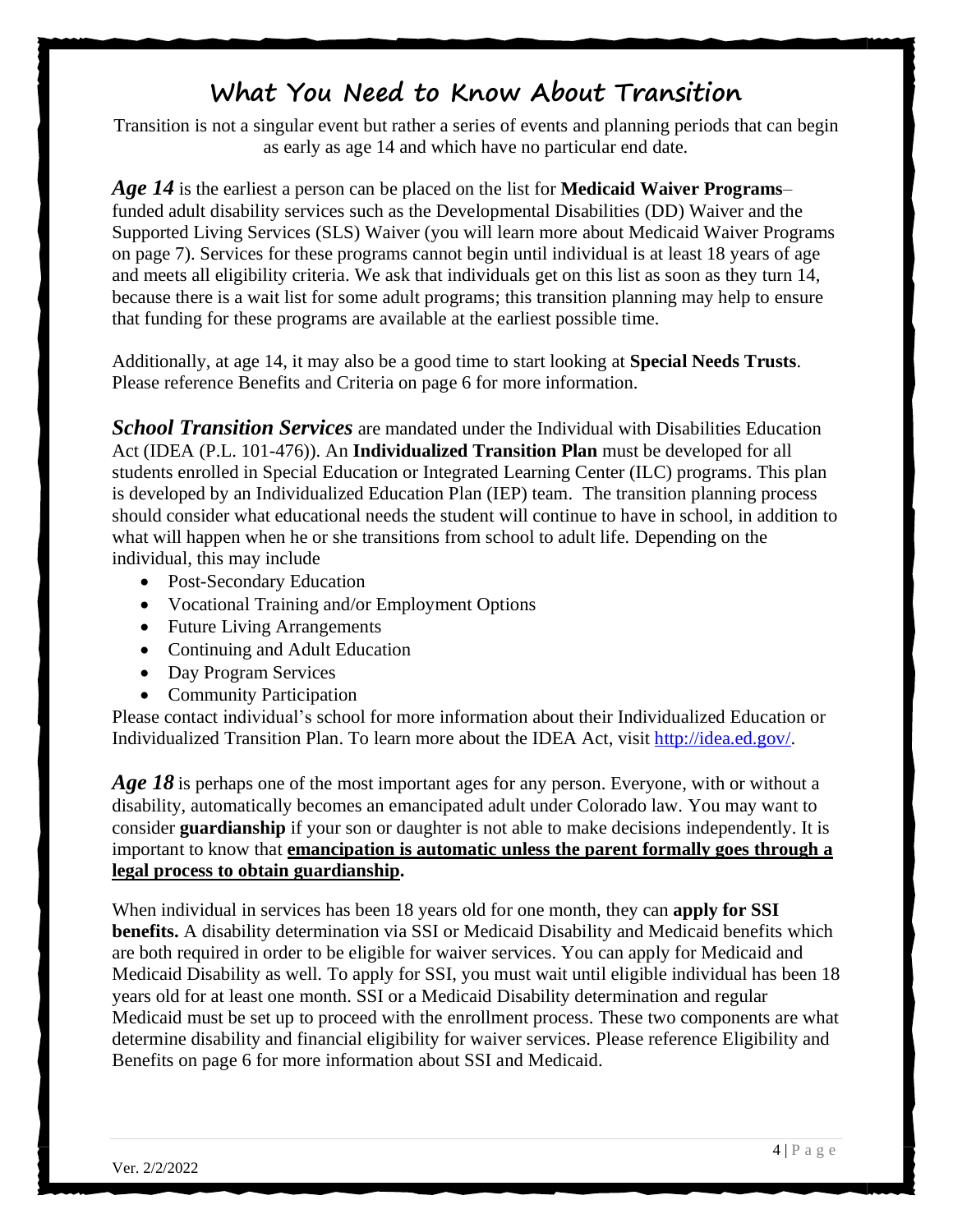*Guardianship* is a very powerful role to be played in the life of a person with a disability, and it may not be appropriate for your family. The guardian may make personal decisions for the ward (individual with I/DD) relating to living arrangements, education, social activities, and authorization or withholding of medical or other professional care, treatment, or advice. The guardian must always make decisions that are in the best interests of the ward. The guardian must always make sure that the ward is living in the least restrictive environment in which the ward can remain safe. Please note that you can still apply for Waiver services even if guardianship has not been established. Additional guardianship resources from the Colorado Judicial Branch: [https://www.courts.state.co.us/Self\\_Help/adultguardianship/](https://www.courts.state.co.us/Self_Help/adultguardianship/)

DP Guardianship Materials\_Nov2020.p<sub>'</sub>Decision Making Matr DP Guardianship

PDF

 $\frac{1}{\text{PDF}}$ 

A guardian must submit a written report to the court annually on the date of the guardian's appointment. The report must include information on the health and living conditions of the ward and a current physician's report.

Guardianship can be obtained through the County Probate. You can learn more about Guardianship through the Guardianship Alliance of Colorado at <http://www.abilityconnectioncolorado.org/guardianshipallianceofcolorado/>

Other options are available to families where the parents want to promote their son/daughter's independence while still maintaining some amount of legal control.

**Power of Attorney:** Essentially, a power of attorney is a legal document that grants a parent (or other individual) legal rights and powers on behalf of the individual with I/DD (once individual is 18 years or older). You have the ability to make decisions for the individual with I/DD, but ultimately, you cannot override his/her wishes.

**Financial Power of Attorney:** A Financial Power of Attorney, also known as a General Power of Attorney or General Power of Attorney for Property, gives you the authority to manage the individual's finances and property, but again, you may not override his/her wishes. For example, this would allow you to withdraw funds from a bank account, pay bills, and cash checks on the individual's behalf. As of January 1, 2010 all financial powers of attorneys signed are considered "durable" unless otherwise stated.

**Medical Durable Power of Attorney:** Grants the Power of Attorney authority to make medical and personal care decisions on an individual's behalf.

**Limited Power of Attorney:** A Limited Power of Attorney, also known as a Special Power of Attorney, is granted the legal authority, in writing, to perform a specific act or acts or have Power of Attorney for a limited amount of time.

**Conservatorship**: A conservatorship is a court proceeding to appoint an individual, or an entity like a private fiduciary, to manage the financial affairs of a minor or an adult who is unable to manage his or her own property or financial matters. A conservator is held to the standard of care applicable to a trustee: which is that of a prudent person dealing with the property of another. A conservator must keep detailed and accurate records of all the financial information of the protected person.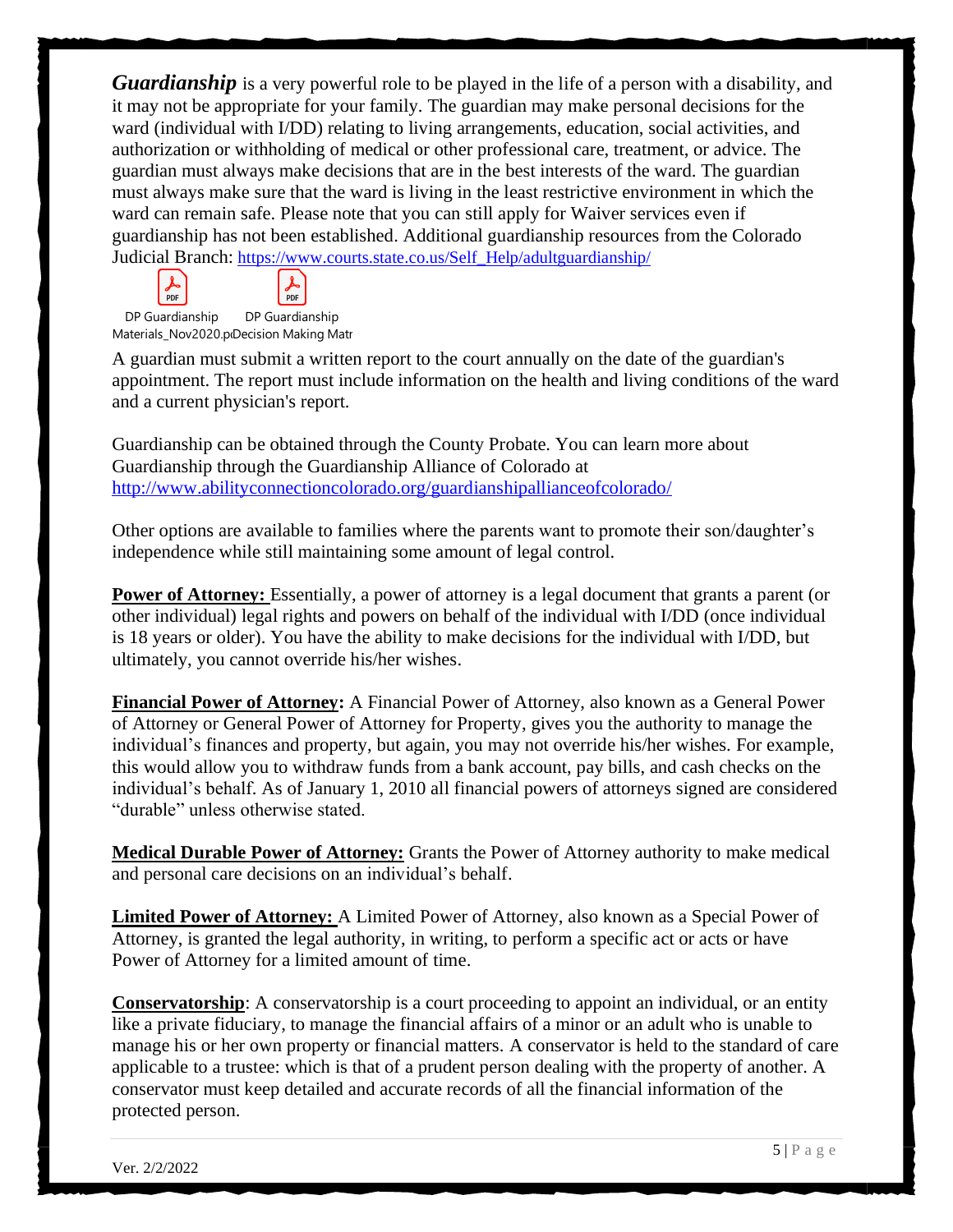# **Eligibility and Benefits**

There are three components to establishing eligibility for waiver services: functional eligibility, financial eligibility and disability eligibility. In order to receive services from the Community Outreach Team, you must meet functional eligibility. Therefore, this has already been established. To meet financial eligibility, you must be eligible for Medicaid. To meet disability eligibility, you must either get a disability determination from Medicaid or a disability determination from the Social Security Administration by applying for SSI. Both entities utilize the same eligibility criteria.

*Medicaid Disability Determination* is an avenue through which you can get a disability determination that will qualify you for waiver services. You can apply for Medicaid and Medicaid Disability at the same time; Medicaid will forward the Medicaid Disability application to the designated review agency. The application is reviewed by Arbor/ARG. ARG is contracted with the State of Colorado to review these applications and make a disability determination by using the Social Security Administration's disability criteria.

There is no financial benefit associated with this determination. In general, Medicaid Disability determinations are made faster than SSI eligibility determinations. When applying for Medicaid, we recommend that you ask to apply for a Medicaid Disability determination as well.

**Supplemental Security Income** (SSI) is a disability benefit available through the Social Security Administration (SSA, 1-800-772-1213 or [www.ssa.gov\)](http://www.ssa.gov/). SSI provides a monthly benefit check to help meet daily living expenses, primarily food, clothing and shelter/housing. SSI eligibility is based on two main factors: 1) whether a person has a significant disability that impacts their ability to work, and 2) whether a person meets the financial eligibility requirements.

To begin this application process, contact Social Security at 1 (800) 772-1213 or go to [www.socialsecurity.gov.](http://www.socialsecurity.gov/) *Remember, you cannot begin the application process until the month after the eligible individual turns 18.* After calling, a phone interview to complete the application may be offered. You can begin the process online as well. There are three ways to apply—in person with a scheduled appointment, by phone with a scheduled appointment, or online. Ask your Coordinator/Case Manager for a copy of the Guide to Applying for Social Security, as this walks you through the application process and has many tips and tricks. Many families have found that the process goes much smoother when an in-person appointment is arranged.

**Social Security Disability Insurance/Title II** (SSDI/Title II) is a benefit to disabled and/or blind individuals who are "insured" by workers' contributions to the Social Security trust fund. These contributions are based on the earnings from any of the following workers: the individual, a spouse, or a parent. Payments do not change with the individual's monthly income because the amount is determined by "credits" already paid into the system. Payments may vary among individuals based on the "credits" paid into the system. Not all types of SSDI/Title II come with a qualifying disability determination.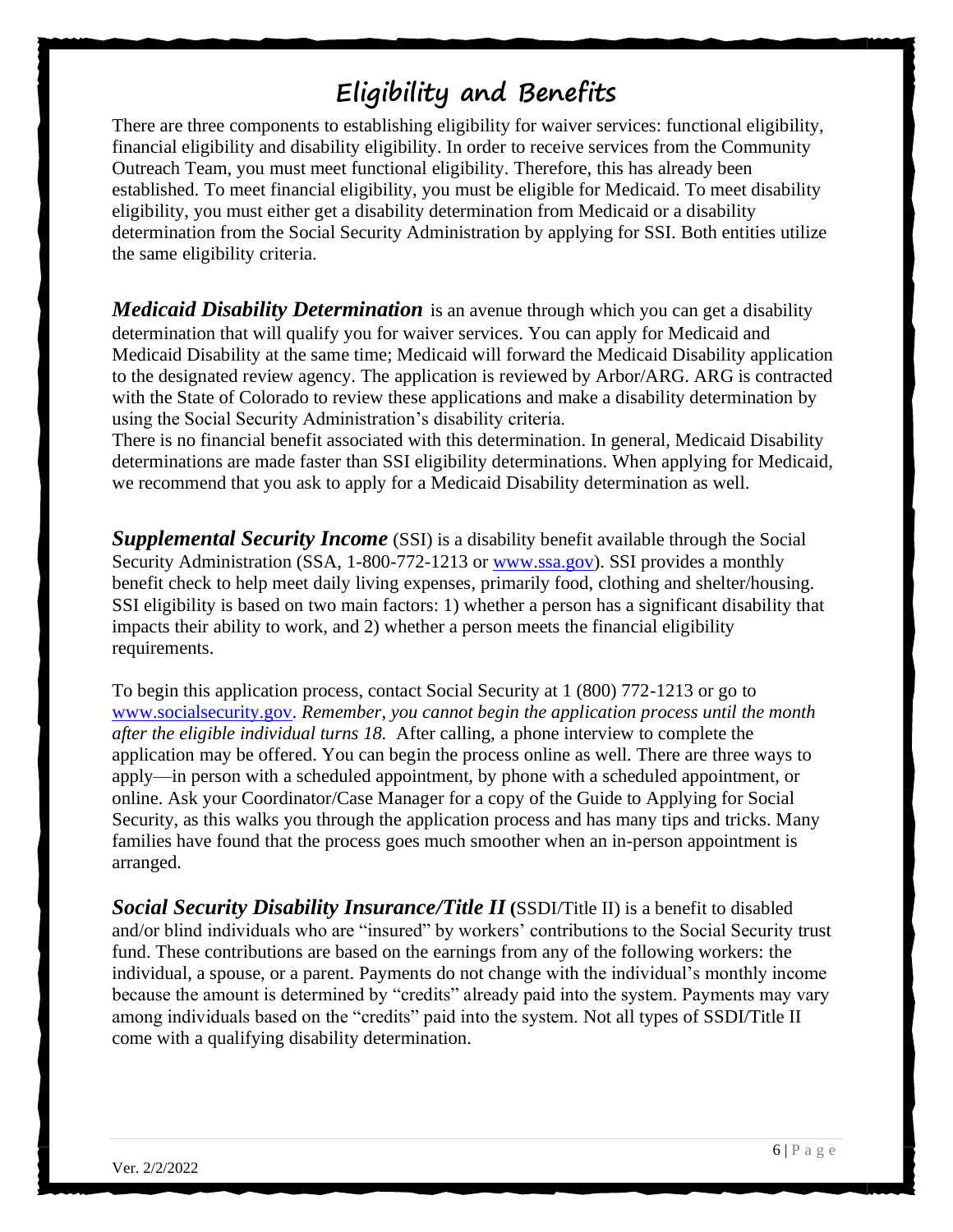*Health First Colorado/Medicaid* is a program administered by the Colorado Department of Health Care Policy & Financing (HCPF) that pays for health insurance for some Coloradans who cannot afford it. To learn more about how to apply visit [https://www.colorado.gov/hcpf/how-to](https://www.colorado.gov/hcpf/how-to-apply)[apply.](https://www.colorado.gov/hcpf/how-to-apply) For those individuals receiving SSI, Medicaid is a mandatory benefit and does not require an additional application process, but does require contact with your county to get Medicaid "switched on". The systems should talk to each other and automatically enroll the person into SSI Mandatory Medicaid, if the SSI is approved. It doesn't always happen. They only need to reach out to the Department of Human Services or AMES if it has not happened. It can take a few weeks after SSI is approved.

*Health First Colorado Buy-In Program/Medicaid Buy In* Program for Children with Disabilities (Children's Buy-In) is a medical assistance program that provides Medicaid benefits for children who are under age 19, have a qualifying disability, and whose adjusted family income is at or below 300% of the Federal Poverty Level (FPL). Learn more about this and the adult program [https://www.colorado.gov/pacific/hcpf/medicaidbuyinprograms.](https://www.colorado.gov/pacific/hcpf/medicaidbuyinprograms)

*A Special Needs Trust* It is not necessary for someone turning 18. It is highly recommended as a safe place to store extra assets, but it is a choice that families have to make. It can be expensive to create one. This trust will allow you time to plan for the safe-guarding of those assets without losing benefit eligibility. state of Colorado has developed Colorado ABLE plans that help individuals save, while preserving their SSI and Medicaid. To learn more about this option visit [https://www.coloradoable.org](https://www.coloradoable.org/) The Special Needs Alliance has developed a Handbook for Trustees that you can download for free to learn more. Visit their website at [http://www.specialneedsalliance.org/free-trustee-handbook/.](http://www.specialneedsalliance.org/free-trustee-handbook/)

## **Adult Medicaid Waiver Programs**

Waivers provide additional supports and services above and beyond what Regular Medicaid covers and are designated to provide better support and oversight of disability services. There are 10 Medicaid Waivers currently in the state of Colorado. Two of these waivers are specifically for adults with an intellectual or developmental disability.

*The Supported Living Services Waiver* (SLS) is used to supplement already available supports for adults who either can live independently or, individuals that are principally supported from other sources, such as family, if more extensive support is needed.

The SLS Waiver provides a variety of services, such as personal care (like eating, bathing and dressing) or homemaking needs, employment or other day type services, accessing his or her community, help with decision-making, assistive technology, home modification, professional therapies, transportation, and twenty-four hour emergency assistance. The SLS Waiver is not intended to meet all needs. Service needs and the level of support are prioritized within your overall Service Plan.

The individual and/or the individual's family are responsible for providing appropriate living arrangements (this may include an independent apartment or home). Up to three persons receiving services can live together.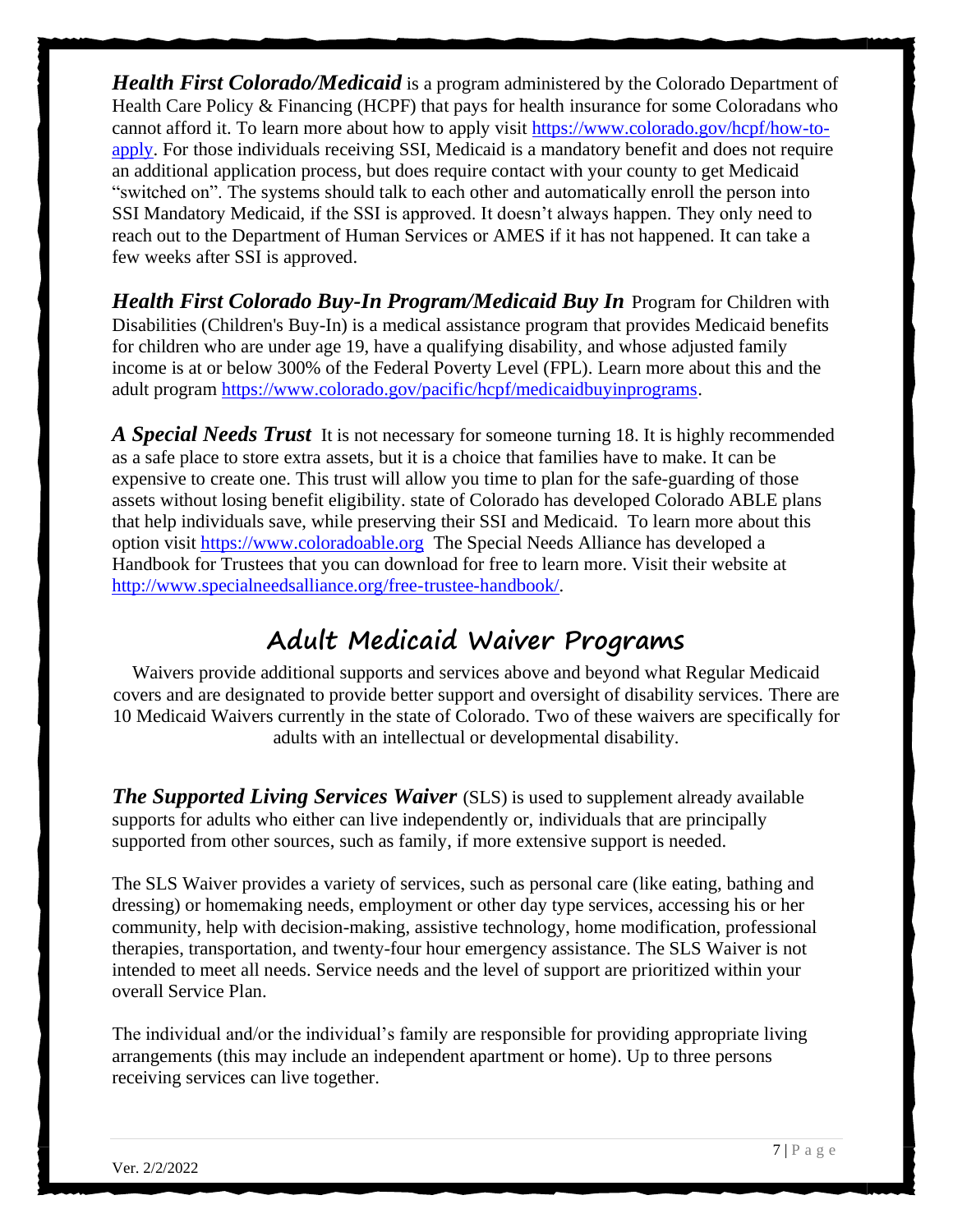*Developmental Disabilities Waiver/DD Waiver* provides a full day (24 hours) of services and supports to ensure the health, safety, and welfare of the individual. Services and supports include residential services (which includes food, transportation, and daily necessities). Additionally, the individual may also choose to receive day program services, employment services, and additional therapy services.

The individual receives residential options designed to meet their unique needs for support, guidance, and habilitation. There is an extensive waitlist for the DD waiver. Options for residential services include:

**Host Homes:** The individual resides with a trained provider and his or her family in a private home. A host home provider must contract with a Program Approved Service Agency (PASA) in order to provide services in their home. Two individuals in services are allowed to permanently reside in a host home.

**Group Home:** The individual resides in a staffed Program Approved Service Agency (PASA) home with 3-5 other individuals in services.

**Personal Care Alternative (PCA):** The individual resides in a professionally staffed home with no more than two other individuals receiving services. This includes situations where an individual lives in an independent apartment setting through a Program Approved Service Agency (PASA).

**Family Caregiver**: The individual can continue to live at home or with family. Family members or friends can become employees of a service agency (after passing a background check, etc.) and be paid for providing supports to the individual in services. If there are no family members or friends who are able to do this, the service agency can send support staff into the home to provide supports and services.

**\*Please note that once enrolled in these waivers you will no longer be eligible to receive FSSP**

*The Microboard Option under the Developmental Disabilities Waiver* **is not a** separate waiver. It is an agency created by family members or guardians, incorporated to do business in the State of Colorado, whose scope is solely to provide DD Services to one person with a developmental disability. The person cannot be living with the family. You and/or your representatives can directly control implementation, such as who is hired or fired, what types of incentives are provided to retain good employees, and what type of training is required, or oversight regarding the quality of the services. For more information, contact your Coordinator at Developmental Pathways.

**For more information on any of these services or programs, contact your Coordinator at Developmental Pathways.**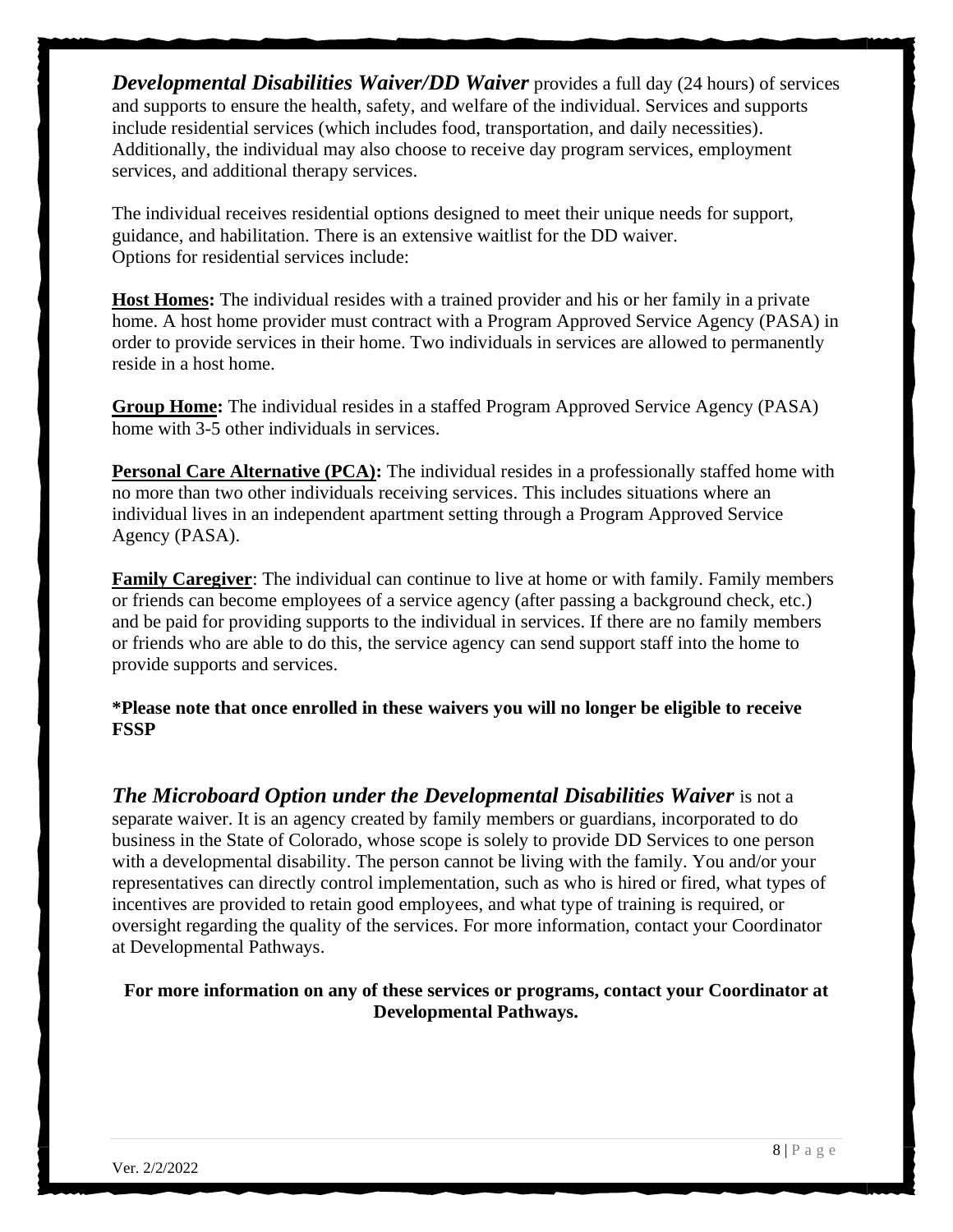## **Additional I/DD Medicaid Waivers**

While the DD and SLS Waiver Programs are the 2 primary programs available for adults with an intellectual or developmental disability through Developmental Pathways, here are some other waiver programs that may benefit your loved one.

*The Children's Extensive Supports Waiver* (CES) also facilitated by Developmental Pathways, is for children who demonstrate behaviors or have a medical condition that requires direct human intervention, more intense than a verbal reminder, redirection, or brief observation of medical status, at least once every two hours during the day **and** on weekly average of once every three hours during the night. The behavior or medical condition must be considered beyond what is typically age appropriate. If you feel that your child (under the age of 18) may qualify for this waiver, please contact your Coordinator. Individuals receiving Family Support Services who enroll in the CES waiver will be terminated from Family Support upon enrollment into CES.

*The Children's Habilitation Residential Program Waiver* (CHRP) also facilitated by Developmental Pathways, is a residential service and support program for children and youth from birth through age 20. Provides services for children and youth who have an intellectual or developmental disability and extraordinary needs that put them at risk of, or in need of, out of home placement in a nursing facility, hospital or ICF/IID. If you feel that your loved one (ages 0- 21) may qualify for this waiver, please contact your Coordinator. Individuals receiving Family Support Services who enroll in the CHRP waiver will be terminated from Family Support upon enrollment into CHRP.

*The Elderly, Blind and Disabled Waiver* (EBD) provides assistance to elderly, blind, or physically disabled persons aged 18-64 who require long term supports and services in order to remain in a community setting. These services supplement and/or compliment the services that are available to participants through the Medicaid State plan and other federal, state, and local public programs. Colorado Access **(an agency not affiliated with Developmental Pathways)** is the Single Entry Point (SEP) agency for this particular waiver. You can reach them at (800) 511- 5010 and their website here: http://coaccess.com. Individuals receiving Family Support Services who enroll in the EBD waiver will be terminated from Family Support upon enrollment into EBD.

*The Brain Injury Waiver* (BI) provides home and community based services to persons with a brain injury, alternative to a hospital or nursing facility. This waiver is for individuals 16 years or older with a brain injury. The brain injury must have occurred prior to the individual's 65th birthday and the individual must require long term support services at a level comparable to services typically provided in a nursing facility or hospital. Rocky Mountain Humans Services (RMHS) **(an agency not affiliated with Developmental Pathways)** is the Single Entry Point (SEP) agency for this particular waiver. You can reach them at 844-790-RMHS (7647) and their website here [www.rmhumanservices.org](http://www.rmhumanservices.org/) Individuals receiving Family Support Services who enroll in the BI waiver will be terminated from Family Support upon enrollment.

*For a list of all Medicaid Waivers in Colorado click here:* [List of All Programs | Colorado Department](https://www.colorado.gov/pacific/hcpf/program-list)  [of Health Care Policy and Financing](https://www.colorado.gov/pacific/hcpf/program-list)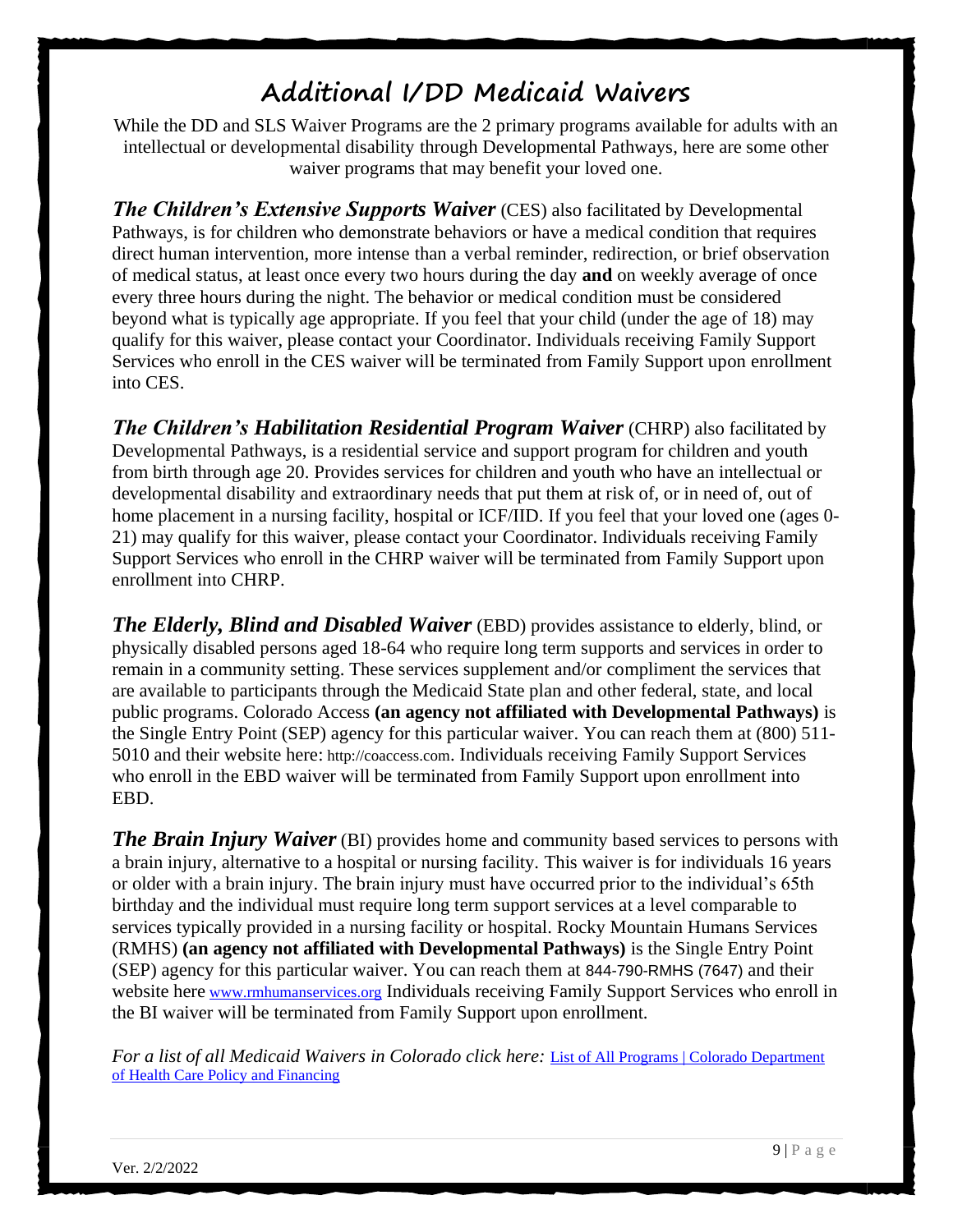# **Documents Needed for Benefits**

You may need the following documents/information when applying for SSI, Medicaid and/or a Medicaid Waiver programs. Please note that this list may not be comprehensive and you may need additional documentation. Please visit the SSI Guide which provides more information.

#### *SSI*

- $\Box$  Copy of Birth certificate
- □ Copy of current picture ID (Colorado State ID, School ID, or Passport)
- □ Copy of Social Security card
- □ Copy of Medicare/Medicaid card
- $\Box$  Copy of private health insurance card (front and back)
- $\Box$  List of medications
- $\Box$  Wages: paystubs for 3 months or one paystub with one with Year to Date total
- □ Stocks/Bonds
- $\Box$  Proof that you don't have assets over \$2,000 as an individual; \$3,000 for a couple.
- $\Box$  Complete copy of trust fund, if applicable.
- $\Box$  Checking/Savings account full statements for individual applying
- □ VA pension
- $\Box$  Social Security benefits
- □ Any other benefits received
- □ Life Insurance
- $\Box$  ABLE accounts
- □ College Savings Accounts
- $\Box$  Guardianship paperwork (if applicable)

#### *The DD & SLS Waivers*

- $\Box$  Copy of birth certificate
- □ Copy of Social Security card
- □ Copy of current picture ID (Colorado State ID, School ID, or Passport)
- □ Copy of most recent award letter from SSI/SSDI
- □ Copy of Medicaid/Medicare card
- $\Box$  Copy of private health insurance card (front and back)
- $\Box$  Guardianship paperwork (if applicable)
- $\Box$  Approval letter from the State of Colorado for any special needs trusts
- $\Box$  Completed Professional Medical Information Page \*(Please be sure that the individual is seen by a doctor some time after they turn 17. The physician will need to sign a Professional Medical Information Page (PMIP) before we can start the enrollment process into SLS Services.)
- $\Box$  Wages: paystubs for 3 months or one paystub with one with Year to Date total
- □ Stocks/Bonds
- $\Box$  Proof that you don't have assets over \$2,000 as an individual; \$3,000 for a couple.
- $\Box$  Complete copy of trust fund, if applicable.
- $\Box$  Checking/Savings account full statements for individual applying
- □ VA pension
- □ Social Security benefits
- $\Box$  Any other benefits received
- □ Life Insurance
- $\Box$  ABLE accounts
- □ College Savings Accounts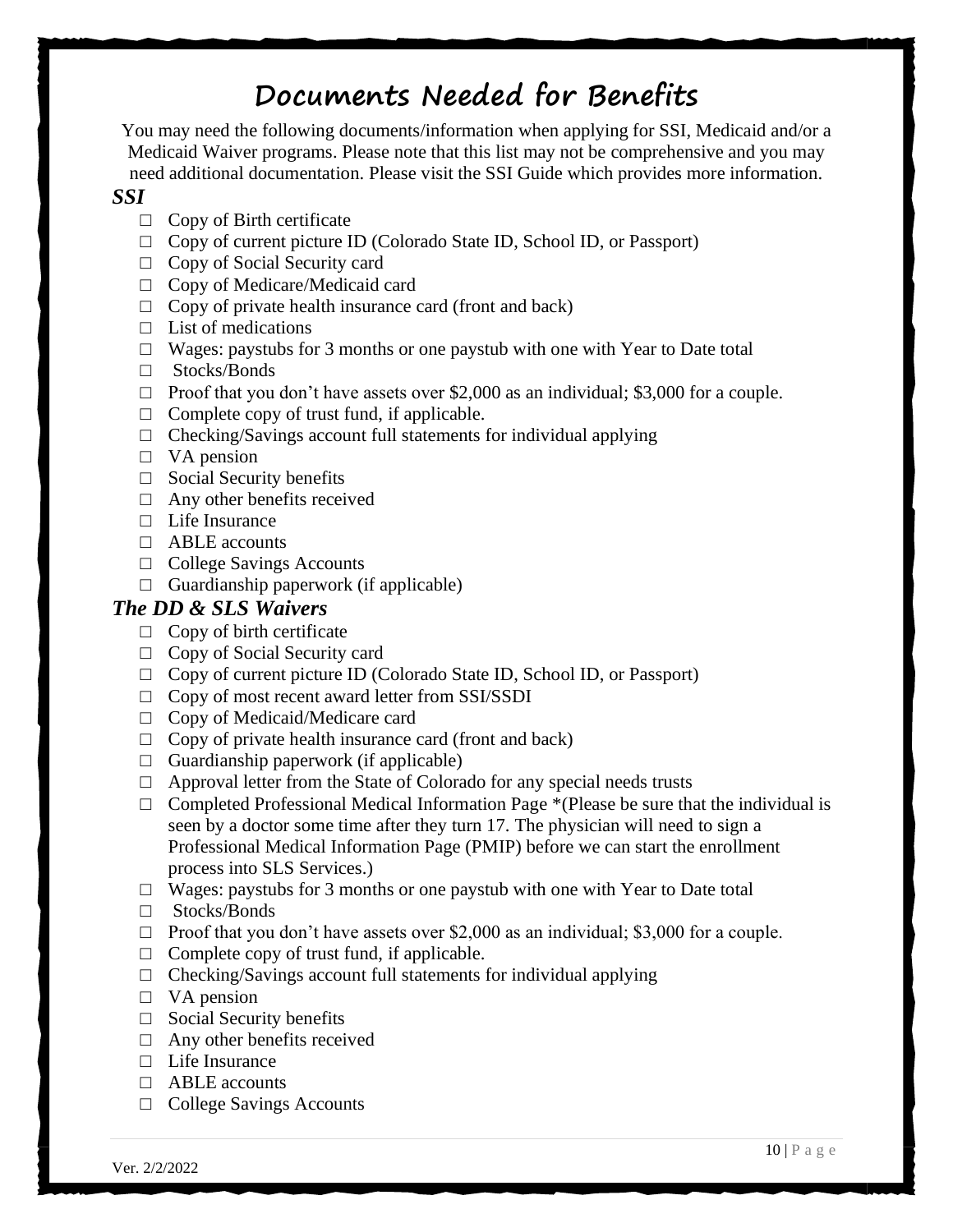#### *The CES Waiver*

- $\Box$  Copy of birth certificate
- □ Copy of Social Security card
- $\Box$  Copy of Medicaid card and private insurance card (front and back)
- $\Box$  Copy of applicant's picture ID. If individual has no picture ID and is under 16, an Affidavit to Establish Identity needs to completed. An Affidavit to Establish Identity cannot be used for an individual aged 16 and above.
- $\Box$  Copy of individual's most recent triennial Individualized Education Plan (IEP)
- $\Box$  Copies of any letters from doctors dated within the last six months
- $\Box$  Copy of recent SSI award letter if individual is receiving SSI benefits
- $\Box$  Wages: paystubs for 3 months or one paystub with one with Year-to-Date total
- □ Stocks/Bonds
- $\Box$  Proof that you don't have assets over \$2,000 as an individual.
- $\Box$  Wages: paystubs for 3 months or one paystub with one with Year-to-Date total (if applicable to individual applying)
- $\Box$  Complete copy of trust fund, if applicable.
- $\Box$  Checking/Savings account full statements for individual applying
- $\Box$  Social Security benefits
- $\Box$  Any other benefits received
- $\Box$  Life Insurance
- □ ABLE accounts
- □ College Savings Accounts